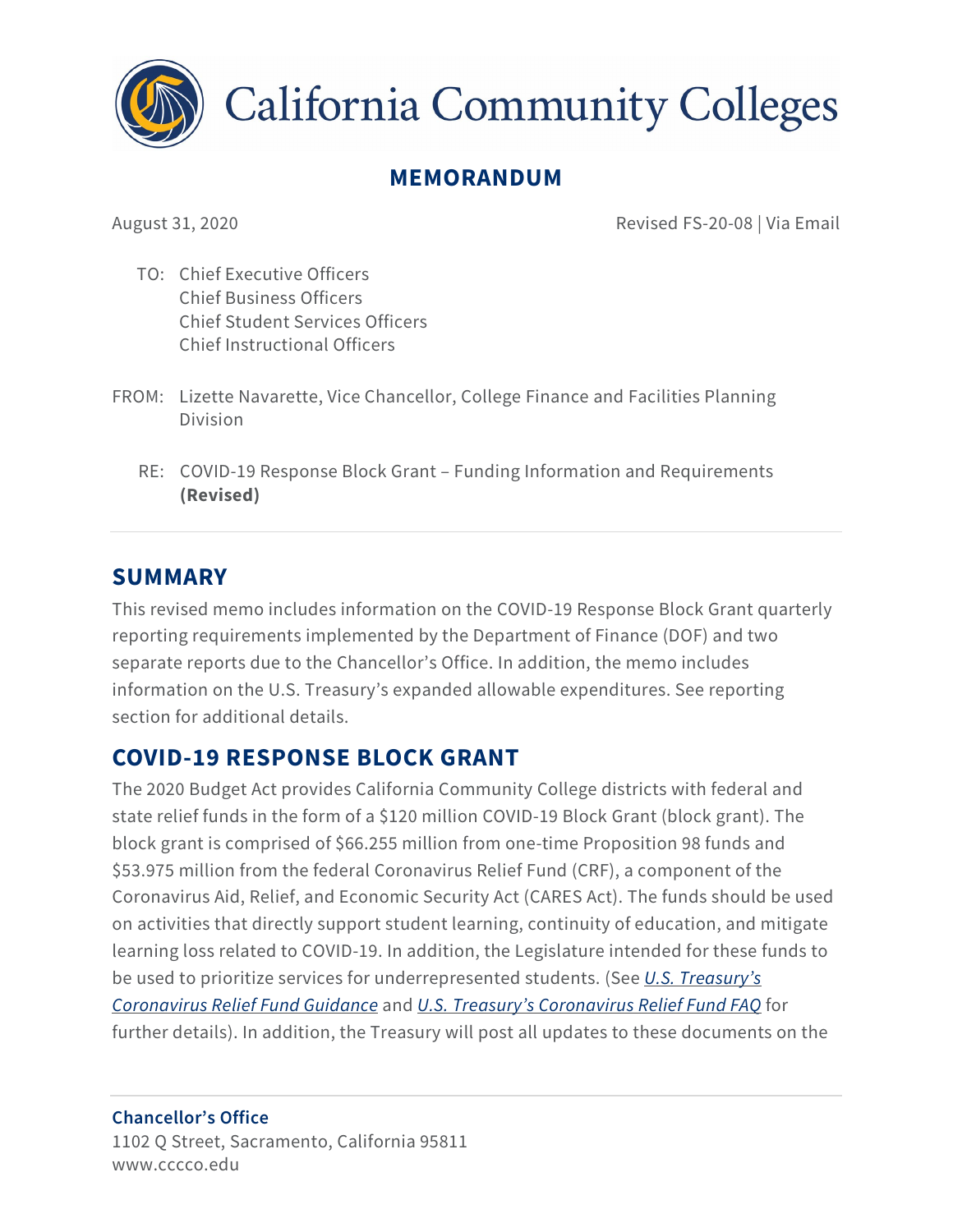August 31, 2020

[Treasury's webpage,](https://home.treasury.gov/policy-issues/cares/state-and-local-governments) please familiarize yourselves with this page for other critical information and future updates.

## **ACCOUNTING FOR BLOCK GRANT FUNDS**

Block grant revenues should be recorded in the restricted general fund and expenditures tracked with specific identifiers for the state and federal portions. Funds are subject to both federal and state audit, and audit procedures for the block grant will be included in the Contracted District Audit Manual beginning in 2020-21. For federal single audit purposes, the Catalog of Federal Domestic Assistance (CFDA) number is 21.019.

Supporting documentation should be retained and available to the Chancellor's Office upon request. For the federal portion, all receipts and records of expenditures should be kept for five years after the final payment is made. For the state portion, districts should maintain all receipts and records for at least three years, or until after any audit has been resolved.

### **ALLOWABLE EXPENDITURES**

**Expenditure of the federal portion of the block grant must be incurred by December 30, 2020**. The state portion of the block grant funds must be expended or encumbered by June 30, 2022. Although the federal portion only covers cost incurred by December 30, 2020, a reasonable liquidation period of 90 days is provided, or until March 31, 2021. Unspent and unobligated federal funds as of December 30, 2020 will be pulled back at the First Principal Apportionment (P1) in January 2021 and returned to the state and ultimately the Treasury.

As previously mentioned, the funds should be used on activities that directly support student learning, continuity of education, and mitigate learning loss related to COVID-19.

### **Allowable uses may include the following:**

- Administrative Expenses
	- o Costs for implementing new programs (such as a new grant program) designed to respond to or mitigate COVID-19.
	- o Administrative expenses of an audit conducted under the Single Audit Act.
- Budgeted Personnel and Services Diverted to a Substantially Different Use
	- o Costs of diverting educational support staff or faculty to develop online learning capabilities (if information technology support is not part of their typical responsibilities).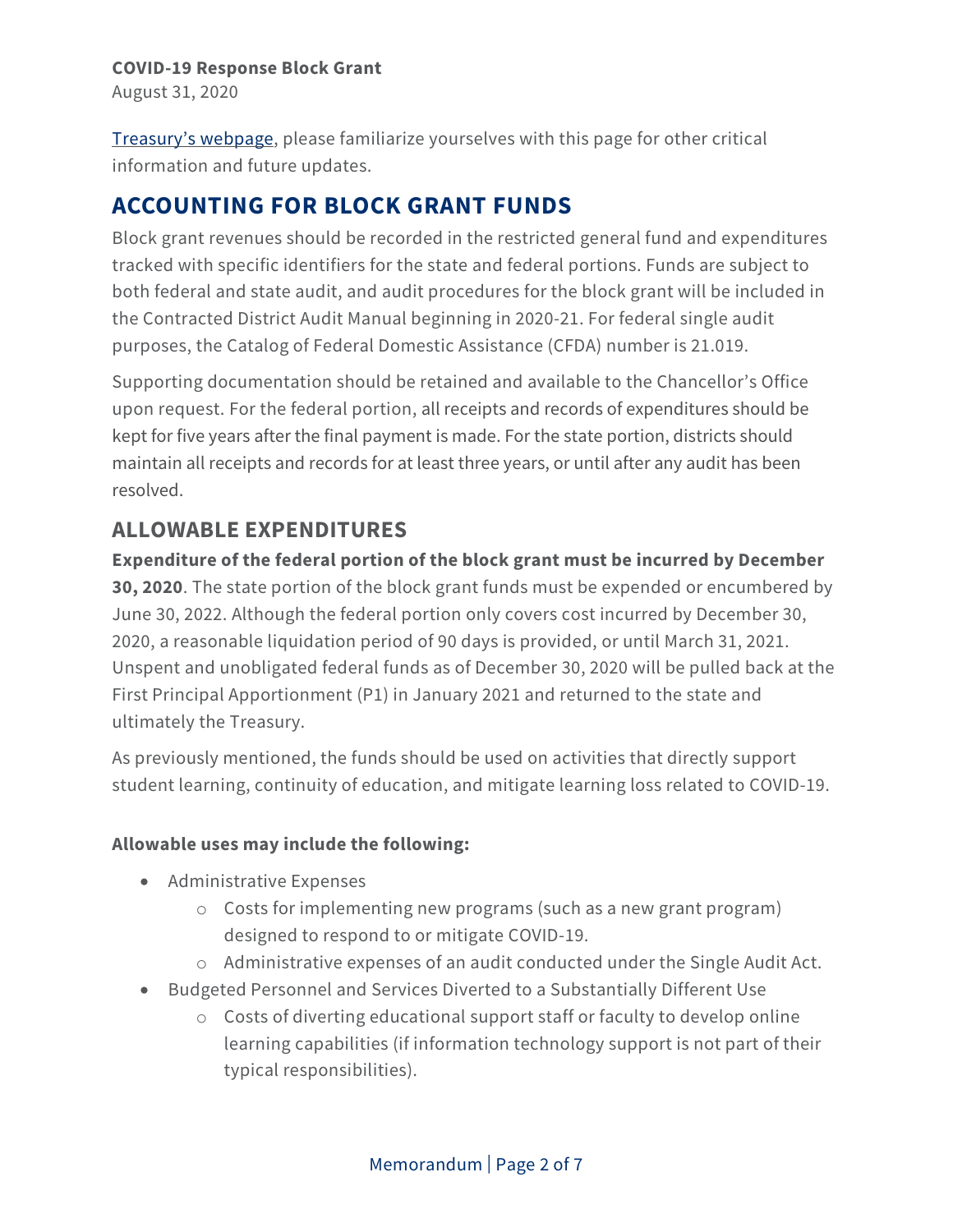August 31, 2020

- o Costs of diverting any staff from their normal, routine duties, to duties that are substantially dedicated to mitigating or responding to the COVID-19. (The exception is staff diverted to support testing or contact tracing. These costs should be included in the category below.)
- COVID-19 Testing and Contact Tracing
	- o Costs of providing COVID-19 testing, including serological testing.
	- o Payroll costs or contract costs for staff conducting contract tracing.
- Economic Support (Other than Small Business, Housing, and Food Assistance)
	- o Costs for a government payroll support program.
	- o Grants to individuals facing economic hardship to allow them to pay for and continue to receive essential services, such as utility bills.
- Expenses Associated with the Issuance of Tax Anticipation Notes (TANs)
	- o Payment of interest expenses payable on TANs by the borrower.
	- o Unbudgeted administrative and transactional costs, such as necessary payments to advisors and underwriters, associated with the issuance of the TANs.
- Facilitating Distance Learning
	- o Technological improvements such as increasing broadband capacity.
	- o Software purchases that enable distance learning.
	- o Hardware purchases for students and/or teachers such as laptops and tablets.
- Food Programs
	- o Costs for establishing and operating a food bank.
	- o Costs for food delivery to residents, including senior citizens and other vulnerable populations.
- Housing Support
	- o Rental assistance.
	- o Mortgage assistance.
	- o Emergency shelters and housing that facilitate compliance with public health orders, including quarantine and isolation.
- Improve Telework Capabilities of Public Employees
	- o Technological improvements such as increasing broadband capacity and setting up virtual private networks.
	- o Software purchases that enable employees to telework.
	- o Hardware purchases such as laptops and tablets.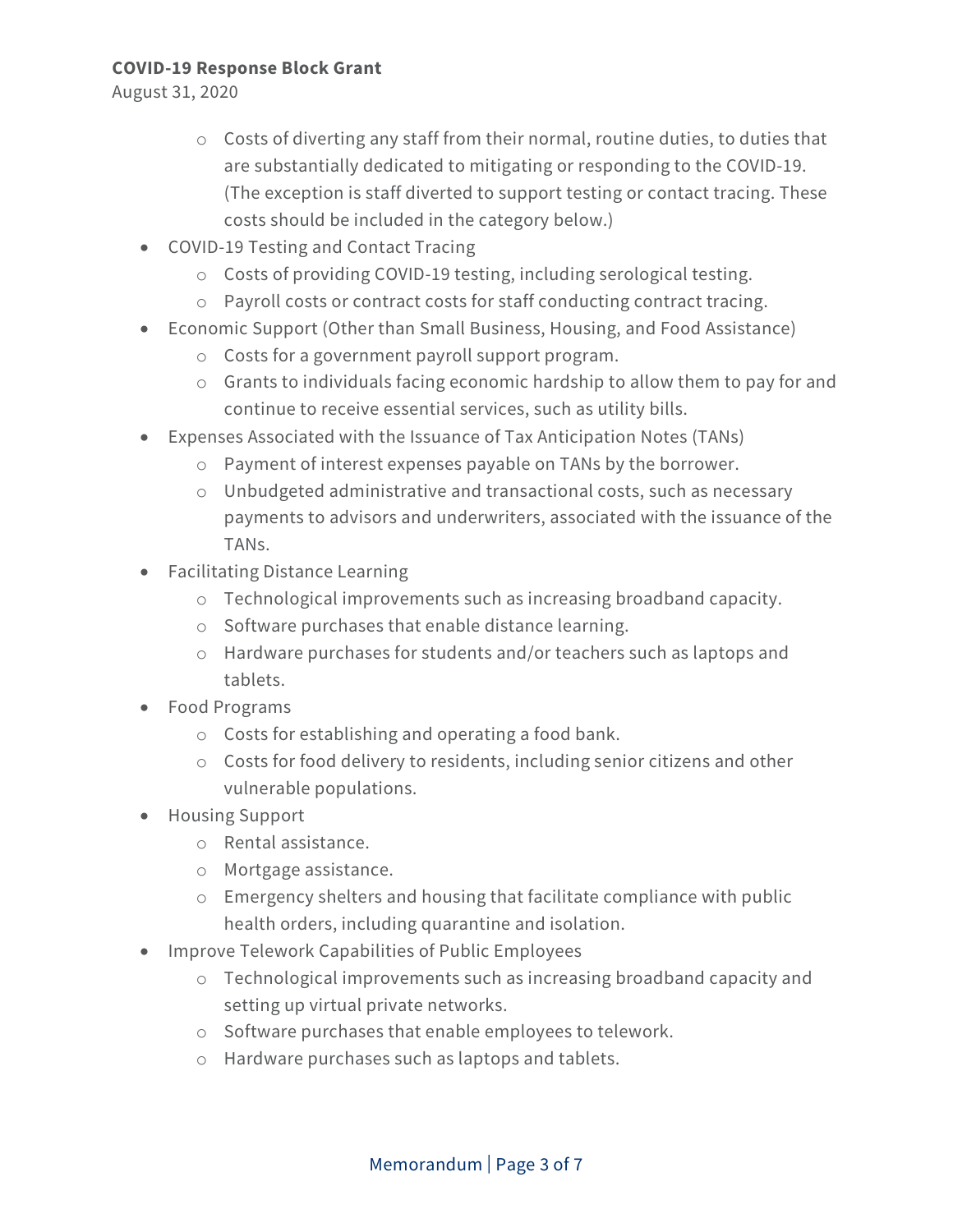August 31, 2020

- o Costs for developing online or automated processed for work that previously required in-person visits for employees and customers/citizens
- Medical Expenses
	- o COVID-19-related expenses of public hospitals, clinics, and similar facilities.
	- o Expenses of establishing temporary public medical facilities and other measures to increase COVID-19 treatment capacity, including related construction costs.
	- o Emergency medical response expenses, including emergency medical transportation, related to COVID-19.
	- o Expenses for establishing and operating public telemedicine capabilities for COVID-19-related treatment.
- Payroll for Public Health and Safety Employees
	- o Payroll expenses for public safety, public health, human services, and similar employees (including salaries, benefits, and overtime pay) whose services are substantially dedicated to mitigating or responding to the COVID-19 public health emergency. Payroll costs for public health and public safety employees may be presumed to be payments for services substantially dedicated to mitigating or responding to the COVID-19 public health emergency, unless the chief executive (or equivalent) of the relevant government determines that specific circumstances indicate otherwise.
	- o Costs of redeploying police to support management and enforcement of stay-at-home orders.
- Personal Protective Equipment (PPE)
	- o Costs for acquisition and distribution of PPE.
	- o Costs to create a reserve of PPE.
- Public Health Expenses
	- o Costs for communication and enforcement of public health orders related to COVID-19.
	- o Costs for acquisition and distribution of medical and protective supplies, including sanitizing products, for medical personnel, police officers, social workers, child protection services, and child welfare officers, direct service providers for older adults and individuals with disabilities in community settings, and other public health or safety workers in connection with the COVID-19 public health emergency.
	- o Costs for disinfection of public areas and other facilities, in response to the COVID-19 public health emergency.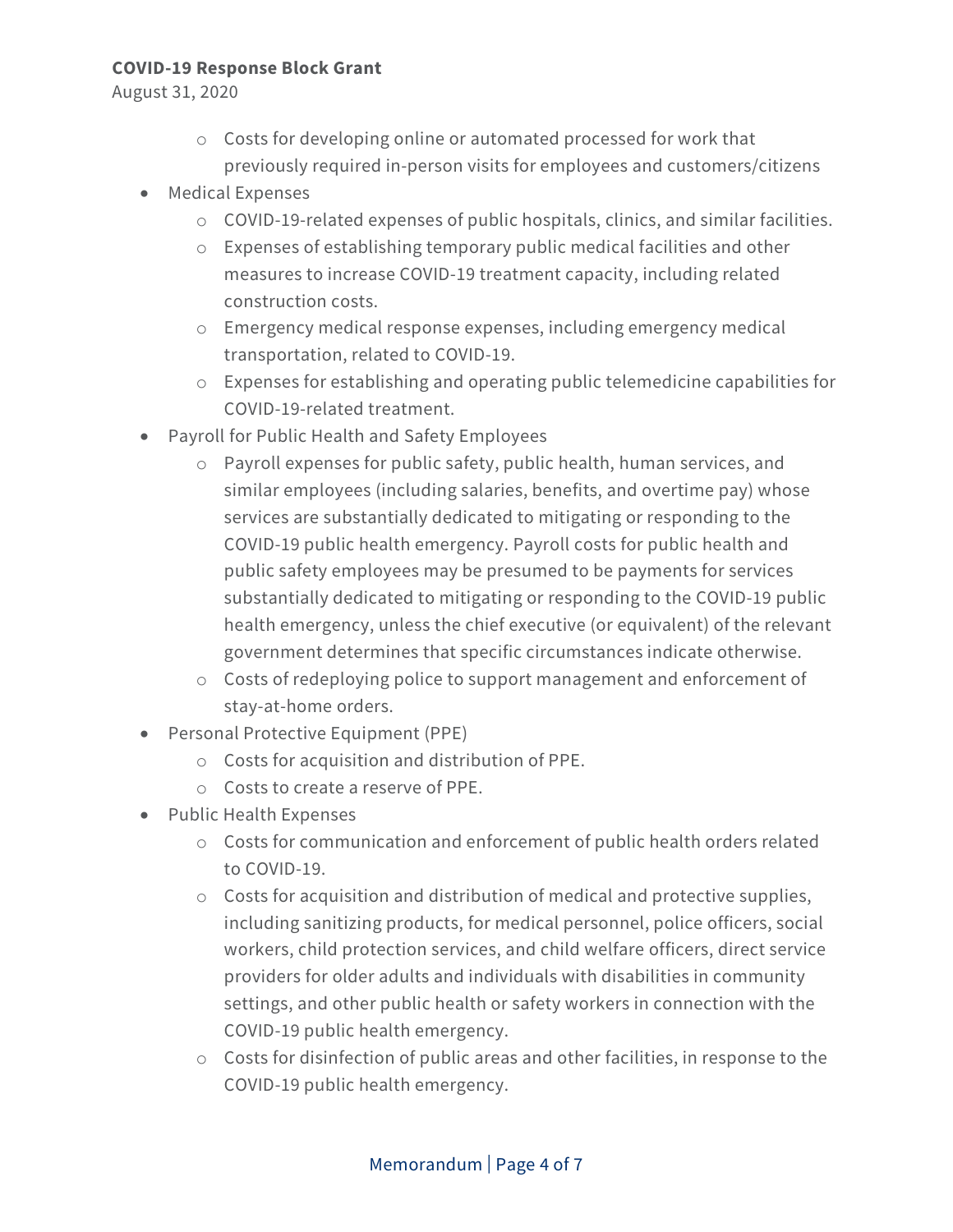August 31, 2020

- o Costs for technical assistance to local authorities or other entities on mitigation of COVID-19-related threats to public health and safety.
- o Costs for public safety measures undertaken in response to COVID-19.
- o Costs of providing paid sick and paid family and medical leave to public employees to enable compliance with COVID-19 public health precautions.
- o Costs for care provided to the homeless population to mitigate COVID-19 effects and enable compliance with COVID-19 public health precautions.
- o Costs to address increases in solid waste, such as those relates to the disposal of used PPE.
- Unemployment Benefits
	- o Unemployment benefits costs that will not be reimbursed by the federal government pursuant to the CARES Act or otherwise.
- Workers' Compensation
	- o Increased workers compensation costs to the government due to first responders and critical health care workers that contract COVID-19.
- Items Not Listed Above
	- o Users may define additional groupings.

Expenditures noted above should meet the following requirements:

- 1. Incurred "due to" the COVID-19 public health emergency, and
- 2. Not be accounted for in the budget most recently approved on March 27, 2020.

Funds **may not** be used for:

- **1.** Backfill of lost revenue.
- **2.** Damages covered by insurance.
- **3.** Payroll or benefits expenses for employees whose work duties are not substantially dedicated to mitigating or responding to the COVID-19 public health emergency (including teleworking).
- **4.** Expenses that have been or will be reimbursed under any federal program, such as the reimbursement by the federal government pursuant to the CARES Act of contributions by States to State unemployment funds.
- **5.** Workforce bonuses other than payment of overtime.
- **6.** Severance pay.
- **7.** Legal settlements.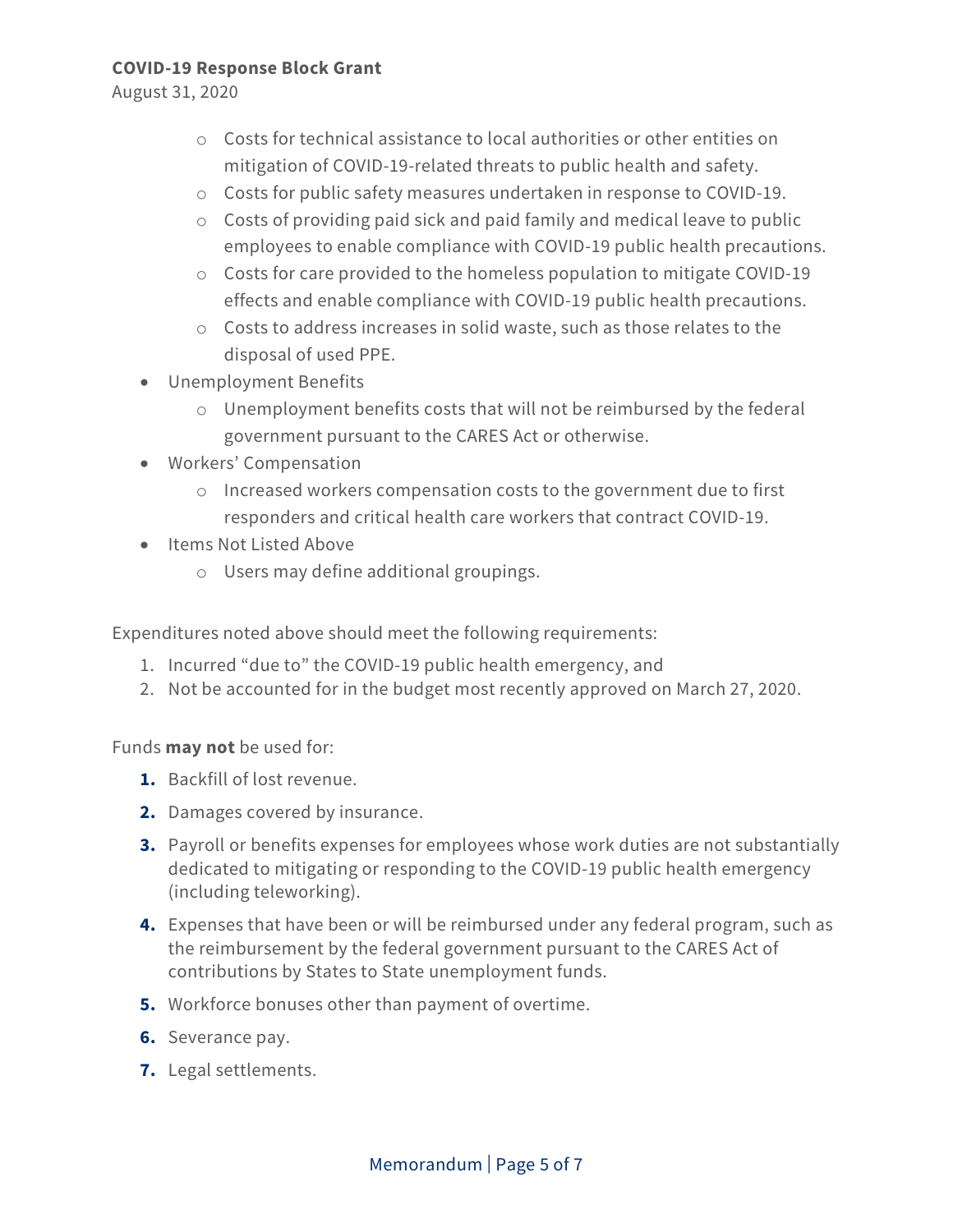August 31, 2020

## **QUARTERLY REPORTING TO DOF WEB PORTAL**

DOF has established the [CRF Reporting Web Portal](http://www.dof.ca.gov/budget/COVID-19/Coronavirus_Relief_Fund_Portal/) for Sub-Recipients to enter CRF allocation and expenditure data. The web portal is expected to go live September 1, 2020. On August 31, 2020, DOF released the [CRF Reporting Web Portal User Manual](http://dof.ca.gov/budget/COVID-19/Coronavirus_Relief_Fund_Portal/documents/DOF_CRF_Reporting_User_Manual.pdf) , and will conduct a [CRF Reporting Zoom training](https://zoom.us/j/96838560288?pwd=Yi9SUldUVWh2U3BhSGJzOTZ2Tm1Xdz09) on September3, 2020, at 10:30 am for recipients and sub-recipients. A link to this training will be forwarded separately.

The reported information will be used by DOF to compile quarterly expenditure reports due to the Treasury. **The first web portal reporting is due by September 14, 2020, for the period of March 1, 2020 through June 30, 2020.** Additional reporting dates will be shared through calendar invites, once received by DOF. DOF's web portal will require the following information:

- Contact information for person in-charge of entering data.
- Delegated person will enter data directly into the portal.
- Requires DUNS number to be entered.
- Summary of funds received.
- Expenditures/obligations for allowable activities (Categories) within the reporting period.
- Estimated expenditures in future periods.

If a district has not closed their books by the report due date, please report estimates and true-up amounts at the next reporting period. Districts must be able to provide comparable information at the college level.

# **TWO ADDITIONAL REPORTS TO CHANCELLOR'S OFFICE**

The Chancellor's Office is required to submit expenditure reports for CRF (Federal Fund Portion) and Prop 98 (State Fund Portion) to the Legislature. In order to provide the information requested by the Legislature, districts will submit two summary reports to the Chancellor's Office.

A summary report on the CRF is due to the Chancellor's Office by **January 5, 2021** and a summary report on Prop 98 is due to Chancellor's Office by **October 3, 2023**. The reports must include a summary of the funds received from the block grant, expenditures for the purposes described in the 2020 Budget Act and for allowable expenditures described above, and funds provided to colleges in multi-college districts. In addition, consistent with federal and state requirements, districts must describe (1) how the use of funds